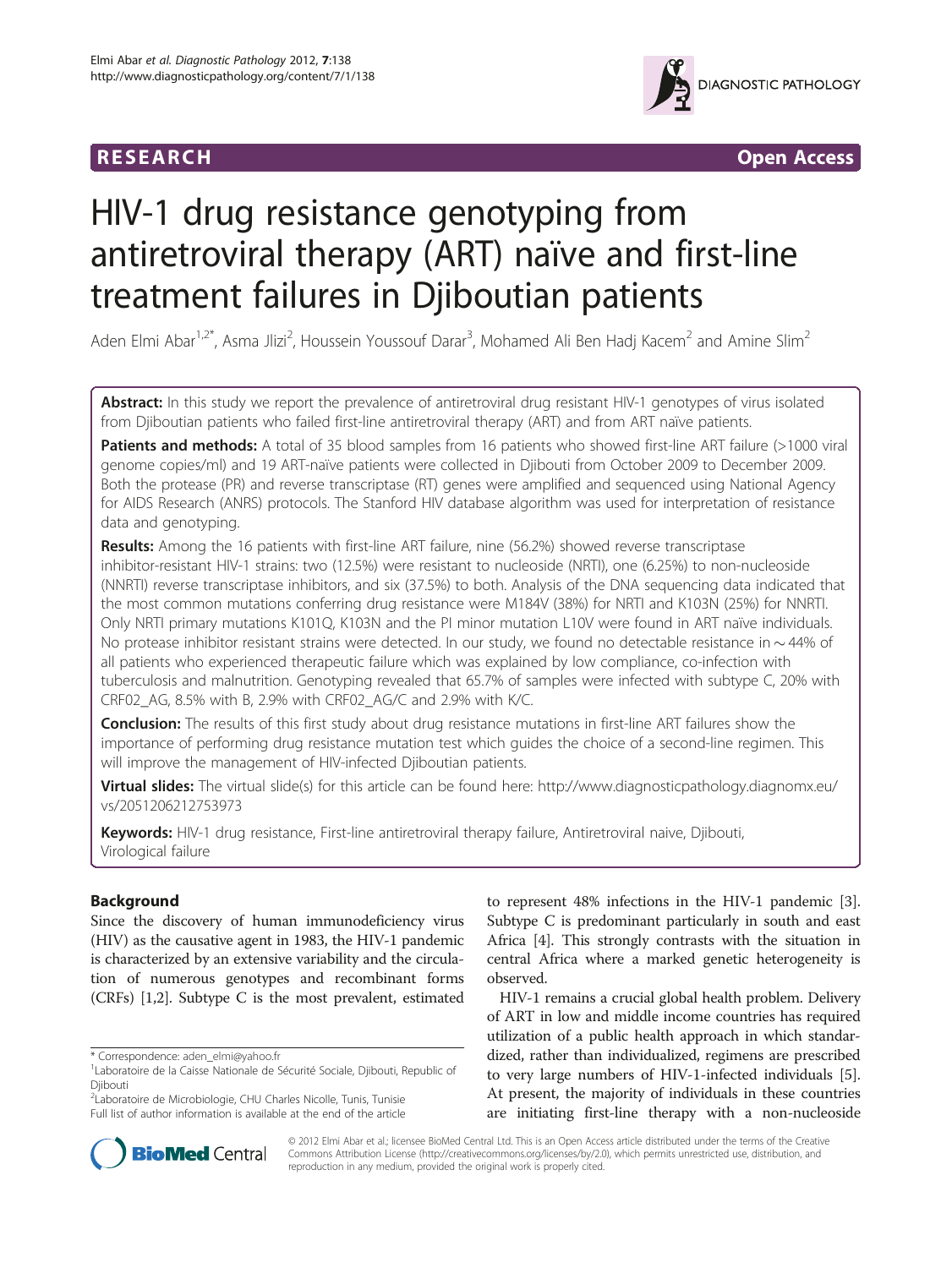reverse transcriptase inhibitor (NNRTI) and two nucleoside reverse transcriptase inhibitors (NRTI) [\[6](#page-5-0)].

The introduction of antiretroviral (ARV) therapy in resource-poor settings is effective in suppressing HIV-1 replication and prolonging life of infected individuals. Nevertheless, patients in routine clinical care experience sustain detectable viral replication even under potent combination therapy. Various factors underlie this failure to achieve viral suppression, but resistance to current medications has been increasingly recognized as an important factor. Rational choice of the NRTI component of second-line therapy should be based on patterns of resistance developed during first-line therapy [[7\]](#page-5-0).

Djibouti is the smallest country in east Africa. The estimated prevalence of HIV-1 infection was around 2.5% (2009). Since the introduction of antiretroviral therapy in 2004, no data exist on the epidemiology of drug resistance mutations and little was known about HIV-1 genotypes circulating in Djibouti. Data on drug resistance in the routine care setting are urgently required to check ART efficacy. The present study aims to characterize circulating HIV-1 subtypes and to identify drug resistance mutations in patients who first-line therapy failed (>1000 copies/mL) and antiretroviral-naive patients from Djibouti.

# Materials and methods

## Population study and sample collection

Between October and December 2009, the whole blood samples were collected in Djibouti city from 35 HIV-1 infected patients consulting at three health centers (Hôpital General Peltier,  $N = 23$ , Centre Yonis Thoussaint,  $N = 9$  and Centre Paul Faure, N = 3). EDTA (ethylenediaminetetraacetic acid-anticoagulated) plasma specimens were obtained after centrifugation, and stored at −80°C in aliquots for later assessment of HIV RNA viral-load and genotypic drug resistance testing. The ethical aspects of this study were approved by the local committee. For all participants, blood collection was performed after informed consent, under the supervision of local sanitary authorities.

## Viral load and CD4

The CD3/CD4+ cells were enumerated by flowcytometry (BD FACSCount System) and the quantification of HIV-1 viral load (VL) was measured using NASBA, NucliSENS<sup>®</sup>EasyQ Assays (BioMerieux) at the central laboratory of "Hôpital General Peltier" in Djibouti.

The plasma samples were shipped to the Laboratory of Microbiology of "Charles Nicolle" Hospital (Tunis, Tunisia) for drug resistance genotyping tests.

## Drug resistance genotyping

For Drug Resistance genotyping, the viral RNA was isolated from plasma samples using DSP virus RNA kit

(QIAGEN Inc.) and reverse transcribed to make complementary DNA (cDNA) copies using a cDNA synthesis kit the One Step RT-PCR (QIAGEN Inc). The reverse transcriptase (RT) and protease (PR) genes were amplified according to the ANRS consensus sets of primers: for the RT gene amplification, MJ3 and MJ4 primers were used for a first PCR (RT-PCR), and A(35) with NE1(35) as inner primers for nested PCR. For the protease gene amplification, 5′Prot1 and 3′Prot1 outer primers were used and the 5′Prot2 and 3′Prot2 as inner primers: (ANRS: [http://www.hivfrenchresistance.](http://www.hivfrenchresistance.org/ANRS-procedures.pdf) [org/ANRS-procedures.pdf](http://www.hivfrenchresistance.org/ANRS-procedures.pdf) ).

RT-PCR involved a reverse transcription step at 50°C for 30 minutes, followed by 95°C for 15 minutes before proceeding to 40 cycles of 95°C for 45 seconds, 50°C for 30 seconds and 72°C for 1 minute 30 seconds, with a final extension step of 10 minutes at 72°C. The RT-PCR products were then subjected to nested PCR with the following cycling conditions: a denaturation step of 2 minutes at 95°C, and then 35 cycles with 1 cycle consisting of 30 seconds at 95°C, 30 seconds at 55°C and 30 seconds at 72°C with a final extension at 72°C for 7 minutes.

PCR products  $(5 \mu L)$  were resolved by electrophoresis on a 1.5% agarose gel GellyPhorLE, (Euroclone, UK). DNA bands were stained with RedSafe™ Nucleid Acid Staining Solution  $[20,000<sub>x</sub>]$  (iNtRON Biotechnology, Inc, Korea). They were then visualized in UV light to assess the presence of fragments of the expected length compared with the standard marker SharpMass™50-DNA ladder (Euroclone, Wetherby, UK). The amplification products were purified using QIAquick PCR Purification kit (QIAGEN Inc).

The PCR products were finally sequenced on an ABI3130 Genetic Analyser (Applied Biosystems), and compared with HXB-2 sequence using SeqScape v2.6 software (Life technologies). All sequences were subjected to quality assessment and determination of DR mutation profile (susceptible, intermediate resistance and resistance) using the Stanford Database (available at <http://hivdb.stanford.edu/>).

# Results

This study includes 35 HIV-1-infected Djiboutian patients enrolled between October and December 2009. Their mean age was 32.3 years. Among these patients, nineteen patients were ART-naïve (54.2%) and 16 were first-line ART failures (45.8%). In ART naïve patients, the median CD4 count was 144 cells/μl and the average viral load was 5.58 log10/ml (388 643 copies/ml). For the patients with first-line ART failure, the median CD4 count was 178 cells/ $\mu$ l, viral loads mean was 5.62 log10/ml and the median time of therapy was 30 months (Table [1\)](#page-2-0). There were 20 females (57%) which were not pregnant at the time of blood collection. Genetic subtyping revealed that 65.7% of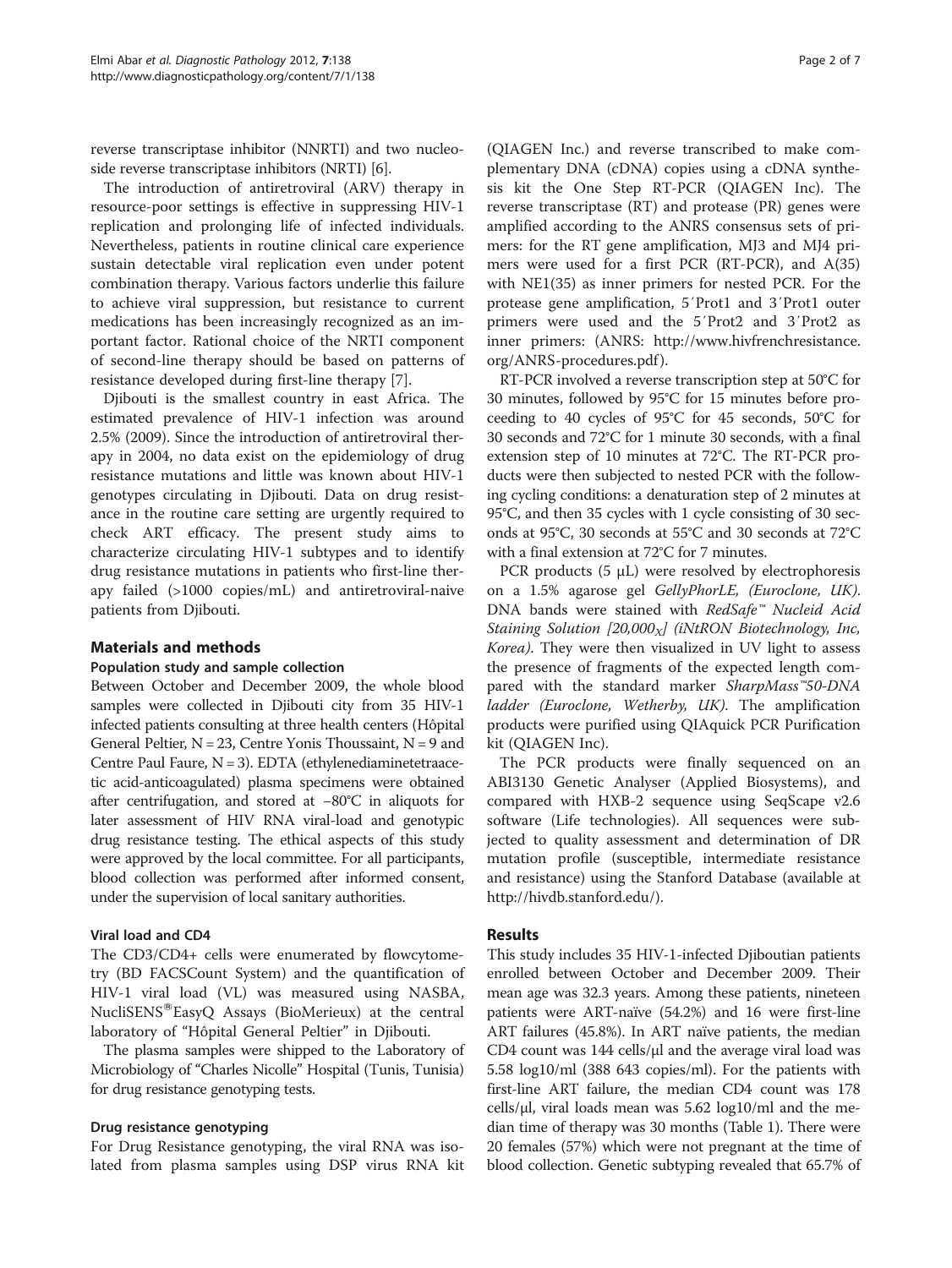<span id="page-2-0"></span>samples were infected with subtype C, 20% with CRF02\_AG, 8.5% with B, 2.9% with CRF02\_AG/C and 2.9% with K/C (Table [2](#page-3-0)).

The ART naïve patients showed only NNRTIassociated mutations which were K103N (2 strains) and K101Q (1). No mutations of NRTI were detected. The minor PI mutation L10V was detected in one ART naïve patient [\[8](#page-5-0)].

At the time of sampling, all the patients receiving ART were treated by first line. According to the Djiboutian National Program for fighting against AIDS (PNLS) recommendations [[9\]](#page-5-0), the first-line treatment consists in 2 NRTI + 1NNRTI. The NRTI backbones were stavudine, zidovudine, and lamivudine. The most used drug combination (12 Patients (75%)) was AZT/3TC/EFV, while the 6 other patients received either AZT/3TC/NVP, D4T/3TC/EFV or D4T/3TC/NVP. The NRTI-associated mutations were D67N (2 strains), T69N (1), M184V (6), L210W (2), T215Y (2). The NNRTI-associated mutations were K101Q (1), K103N (4), V179E (1), Y181C (1), Y188L (2), G190A (2) (Table [3](#page-3-0)). For PI-associated mutations, the minor mutation L10V and other polymorphism were detected.

Drug susceptibility results were classified into three categories: susceptible, intermediate resistance and resistance. Of the 16 patients with first-line ART failure, 56.25% showed resistance to at least one antiretroviral molecule: two patients (12.5%) were resistant to nucleoside (NRTI), one (6.25%) to non-nucleoside (NNRTI) reverse transcriptase inhibitors, and six (37.5%) to both. We found that the resistance rates to Lamivudine and Nevirapine in the 16 patients with first-line ART failure were 37.5% and 43.75% respectively. Forty four percent (44%) of sequences from viral strains did not show any mutation associated to ARV drug resistance- 7out of 16 [[10\]](#page-5-0). Therefore, therapeutic solutions using second line drugs could be proposed to our patients with therapeutic failure and drug resistance mutations.

# **Discussion**

Minimizing drug resistance to highly active antiretroviral therapy (HAART) is important. First, it maximizes the opportunity for successful second-line and subsequent therapies after viral rebound during first-line treatment;

## Table 1 Patients characteristics

|                             | <b>ART-naïve</b><br>patients | <b>Patients with</b><br>first-line ART failure |
|-----------------------------|------------------------------|------------------------------------------------|
| <b>Fffectives</b>           | 19                           | 16                                             |
| Age (Mean, Years)           | 32                           | 32.67                                          |
| CD4 (cells/µl) Mean         | 144                          | 178                                            |
| CVp (log 10 copies/ml) Mean | 5.58                         | 5.62                                           |

second, it limits the transmission of drug-resistant viruses. We report results of the HIV-1 genetic diversity and prevalence of mutations associated with antiretroviral drugs among ART naïve as well as patients who failed first line therapy. The HAART was introduced in Djibouti in 2004. Djibouti, surrounded by Eritrea, Ethiopia, and Somalia, is an important crossroad for trade and exchange.

Our result revealed a majority of subtype  $C$  (~66%). In fact, Subtype C prevalence has been described in the Horn of Africa<sup>[\[11](#page-5-0)-[14](#page-5-0)]</sup> and a similar prevalence was previously reported in Djibouti in 2005 [[15](#page-5-0),[16](#page-5-0)]. However, our study describes the subtype B in Djibouti for the first time. It is the predominant subtype in the Western world and the clade that has circulated in North America and Europe. The detection of CRF02\_AG strains indicates that they are still circulating in Djibouti, the only country in East Africa in which this recombinant virus was found some years ago [[17,18\]](#page-5-0). CRF02\_AG recombinant isolates were primarily described in West and Central Africa [\[19,20\]](#page-5-0). The discordances observed between RT and PR sequences in 2 isolates (CRF02\_AG/C, K/C) are probably attributable to the high variability of the genome of HIV in particularly intra subtype recombination within group M subtype C [\[21](#page-5-0)].

For the ART naïve patients, the low rate of CD4 and the high rate of VL can be explain by the fact that 80% of patients infected by HIV in Djibouti was already detected at an advanced stage of the epidemic according to WHO classification [\[22,23\]](#page-5-0). Among the 19 strains, 2 were resistant only to non-nucleoside reverse transcriptase inhibitors (NNRTIs) while one strain showed a minor mutation to PI. Detection of RT and protease mutations associated with drug resistance in individuals who have not been exposed to antiretroviral therapy is thought to result from either transmission from a treated individual.

Concerning first-line ART failures, 38% of 16 strains sequenced in this group had the M184V mutation. This mutation is selected by lamivudine (3TC), emtricitabine (FTC) or abacavir (ABC) use and confers high-level resistance to 3TC (Figure [1](#page-4-0)) [[24](#page-5-0)]. Patients receiving incompletely suppressive 3TC regimens usually develop M184V as their first mutation [\[25,26\]](#page-5-0). Accumulation of the other mutations observed included thymidine associated mutations (including M41L, D67N, K70R, L210W, T215Y/F, K219Q) results in increasing resistance to AZT, Tenofovir, D4T, Abacavir, and DDI [[27,28](#page-5-0)]. Two multidrug resistance mutation profiles in general, confer high level drug resistance to all NRTIs. The most common occurring nucleotide excision mutations (NEMs) that confer resistance by enhanced excision [[29](#page-5-0)] were at position 215. The T215Y mutation was observed in 13% of the sequences while T215F was detected in 6%. Clinical studies have shown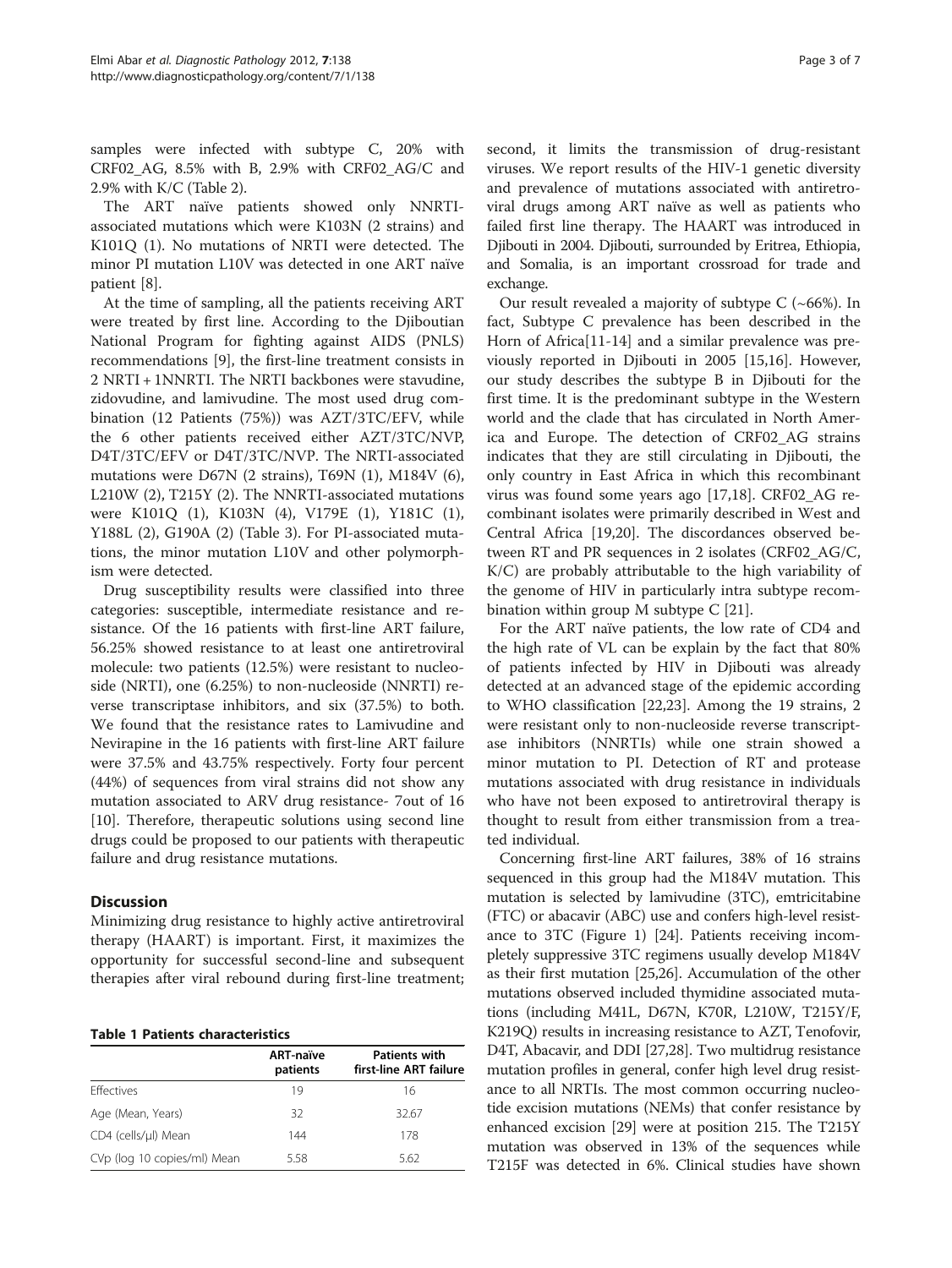| <b>Patients</b> | <b>SEX</b> | CD <sub>4</sub> | VL (cp/mL) | <b>SUBTYPE</b> | <b>NRTI</b> | <b>NNRTI</b> | <b>Major Mutation PI</b> | <b>Minor Mutation PI</b> |  |
|-----------------|------------|-----------------|------------|----------------|-------------|--------------|--------------------------|--------------------------|--|
|                 | M          | 208             | 170 000    | $\subset$      | None        | None         | None                     | None                     |  |
| $\overline{2}$  | M          | 107             | 4 690 000  | C              | None        | None         | None                     | None                     |  |
| 3               | F          | 186             | 1 600 000  | CRFO2_AG       | None        | K103N        | None                     | None                     |  |
| $\overline{4}$  | M          | 167             | 150 000    | $\subset$      | None        | None         | None                     | None                     |  |
| 5               | F          | 195             | 160 000    | $\subset$      | None        | None         | None                     | None                     |  |
| 6               | F          | 154             | 98 000     | C              | None        | None         | None                     | None                     |  |
| 7               | F          | 104             | 3 3 6 0    | CRF02_AG       | None        | None         | None                     | None                     |  |
| 8               | F.         | 47              | 350 000    | C              | None        | K101Q, K103N | None                     | None                     |  |
| 9               | M          | 126             | 76 000     | CRFO2_AG       | None        | None         | None                     | L <sub>10</sub> V        |  |
| 10              | M          | 100             | 150 000    | $\subset$      | None        | None         | None                     | None                     |  |
| 11              | M          | 20              | 420 000    | CRF02_AG       | None        | None         | None                     | None                     |  |
| 12              | F.         | 51              | 45 000     | K/C            | None        | None         | None                     | None                     |  |
| 13              | F          | 540             | 260 000    | $\subset$      | None        | None         | None                     | None                     |  |
| 14              | M          | 56              | 43 900     | $\subset$      | None        | None         | None                     | None                     |  |
| 15              | F          | 23              | 663 000    | $\subset$      | None        | None         | None                     | None                     |  |
| 16              | M          | 49              | 185 000    | C              | None        | None         | None                     | None                     |  |
| 17              | F          | 170             | 87 200     | B              | None        | K101E        | None                     | None                     |  |
| 18              | F          | 250             | 120 000    | C              | None        | None         | None                     | None                     |  |
| 19              | F          | 90              | 431 000    | C              | None        | None         | None                     | None                     |  |

<span id="page-3-0"></span>Table 2 HIV-1 subtypes and distribution of resistance-associated mutations among 19 ART-naïve patients attending three health centers in Djibouti city between October and December 2009

| Table 3 HIV-1 subtypes and distribution of resistance-associated mutations among 16 patients with first-line ART |
|------------------------------------------------------------------------------------------------------------------|
| failure attending three health centers in Djibouti city between October and December 2009                        |

| $N^{\circ}$ | <b>SEX</b> | CD <sub>4</sub> | <b>SUBTYPE</b>       | VL (cp/mL) | <b>TREATMENT</b> | <b>NRTI</b>                              | <b>NNRTI</b>                  | Major<br><b>Mutation PI</b> | Minor<br><b>Mutation PI</b> |
|-------------|------------|-----------------|----------------------|------------|------------------|------------------------------------------|-------------------------------|-----------------------------|-----------------------------|
| 20          | F          | 62              | C                    | 630 000    | AZT/3TC/EFV      | None                                     | None                          | None                        | None                        |
| 21          | M          | 92              | C                    | 220 000    | AZT/3TC/EFV      | None                                     | None                          | None                        | None                        |
| 22          | F          | 346             | C                    | 1 900      | AZT/3TC/EFV      | None                                     | None                          | None                        | None                        |
| 23          | M          | 176             | C                    | 21 000     | AZT/3TC/EFV      | None                                     | None                          | None                        | None                        |
| 24          | F          | 220             | C                    | 3270       | AZT/3TC/EFV      | None                                     | None                          | None                        | None                        |
| 25          | F          | 243             | C                    | 7 500      | AZT/3TC/EFV      | None                                     | None                          | None                        | None                        |
| 26          | F          | 103             | C                    | 413 000    | D4T/3TC/NVP      | None                                     | K101Q, Y181C                  | None                        | None                        |
| 27          | M          | 52              | C                    | 26 000     | AZT/3TC/EFV      | M184V                                    | K103N                         | None                        | None                        |
| 28          | M          | 249             | C                    | 213 000    | D4T/3TC/EFV      | D67N, M184V, L210W, T215Y                | Y188L, G190A                  | None                        | None                        |
| 29          | F          | 230             | C                    | 1 080 000  | AZT/3TC/EFV      | M41L, D67N, L74V, M184V,<br>L210W, T215Y | K103N, G190A,<br>H221Y, M230L | None                        | None                        |
| 30          | F          | 140             | CRFO2_AG             | 168 000    | D4T/3TC/EFV      | None                                     | None                          | None                        | None                        |
| 31          | F          | 250             | CRF02_AG/C           | 72 720     | AZT/3TC/NVP      | K70KR, M184V, K219R                      | K103N                         | None                        | None                        |
| 32          | M          | 92              | CRFO <sub>2</sub> AG | 21 000     | AZT/3TC/EFV      | <b>T69N</b>                              | V179E, Y188L                  | None                        | L <sub>10</sub> V           |
| 33          | M          | 88              | CRFO <sub>2</sub> AG | 7 100      | AZT/3TC/EFV      | M184V                                    | K103N                         | None                        | L <sub>1</sub> OV           |
| 34          | F          | 208             | B                    | 1 300      | D4T/3TC/NVP      | A62V                                     | None                          | None                        | None                        |
| 35          | M          | 105             | B                    | 4 837 560  | AZT/3TC/EFV      | A62V, M184V, T215F, K219Q                | None                          | None                        | None                        |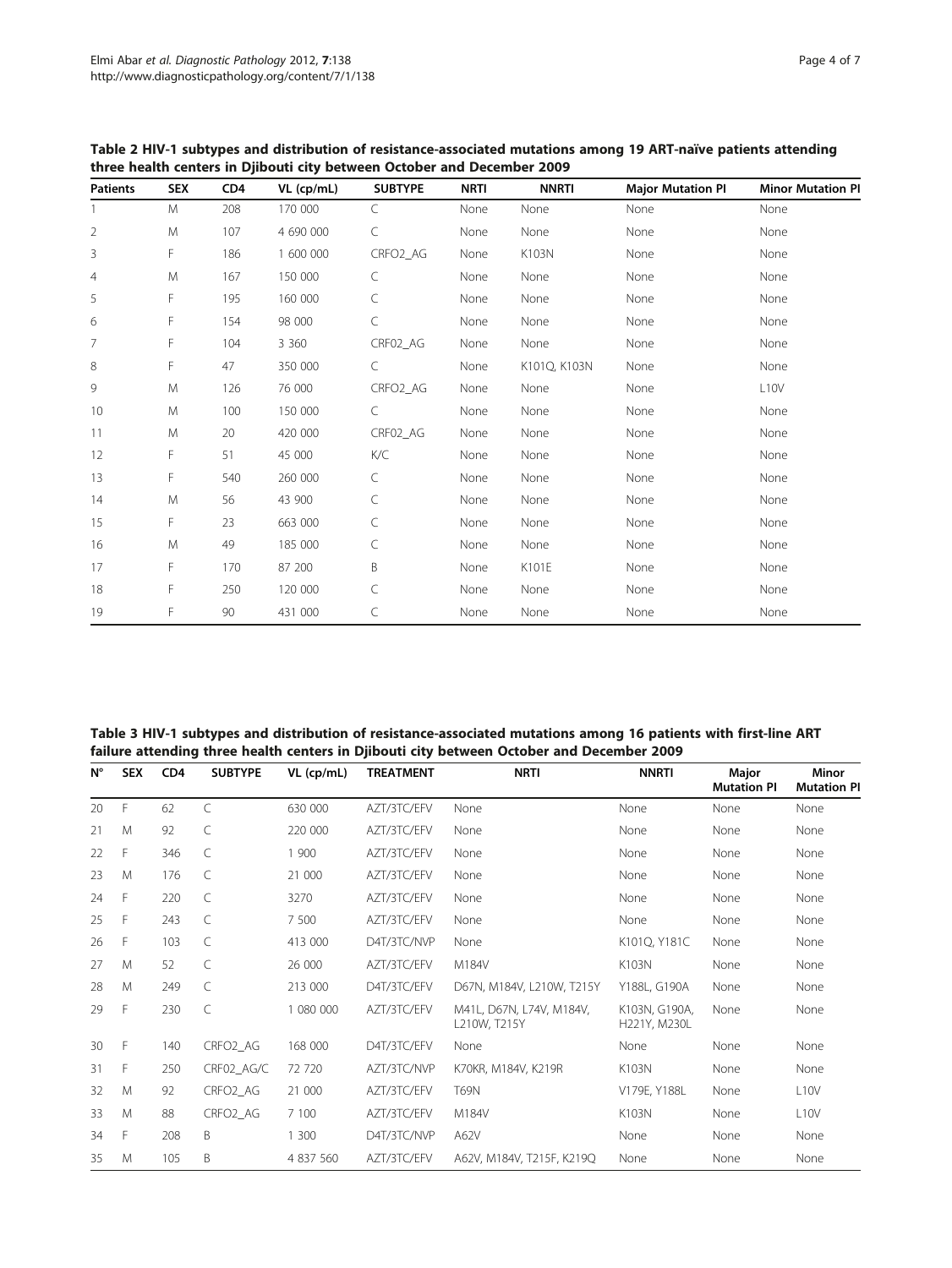<span id="page-4-0"></span>

that the NEMs, particularly mutations at position 215, interfere with the clinical response to zidovudine, stavudine, abacavir, didanosine, and most dual NRTI combinations [[30](#page-5-0)]. Mutations conferring resistance to NNRTIs were also seen, with one strain showing resistance only to NNRTIs. The NNRTI resistance-conferring mutations included K103N (25%), Y188L (12.5%), Y181C (6%), G190A (6%), H221Y (6%), M230L (6%). Our data suggest the non-epidemic circulation of resistant viruses, and the absence of multi-class drug resistant viral strains.

It is important to appreciate that resistance at failure is only one factor to consider when choosing an initial HAART regimen. Coformulation, simplicity of administration, price, drug interactions (particularly with tuberculosis therapy), toxicity and adverse events are all important considerations and will differ between patient populations. We noticed seven patients (~44%) did not show resistance-conferring mutations and the therapeutic failure may have been due to other factors [[31-35](#page-6-0)]. Information on treatment from their clinic folders allowed us to confirm that for five of these seven cases the ART failure profile was due to poor adherence and for the remaining two cases the detectable viral level was due to coinfection with tuberculosis and malnutrition [\[36-38](#page-6-0)].

The escalating rates of transmission of drug resistant virus observed in the past few years, coupled with the poorer response to treatment in persons with drug resistant virus, are being considered as a basis for a recommendation that resistance tests should be performed routinely for persons with new HIV infection [[39](#page-6-0)]. This evaluation, both at the baseline and in follow-up, will be crucial to assess the impact of therapy regimens on resistance development and also their adequation.

# Conclusion

This study reveals primary mutations that confer resistance to NRTI, NNRTI in HIV-1 non-B and B subtype strains, isolated from ART naïve as well as patients who failed first line therapy in Djibouti. It also illustrates the importance of preliminary surveys of drug-resistance mutations in resource-poor countries. Therefore, we suggest the use of resistance testing to check the prevalence of the drug resistance mutation that arises following failure of the first line regimen. This will help in establishing guidelines for second line regimens in Djibouti. This allows the selection of adapted antiretroviral regimens in these regions. Our results provide a basis for repeated epidemiological studies to measure the population effects of HIV treatment programs over time.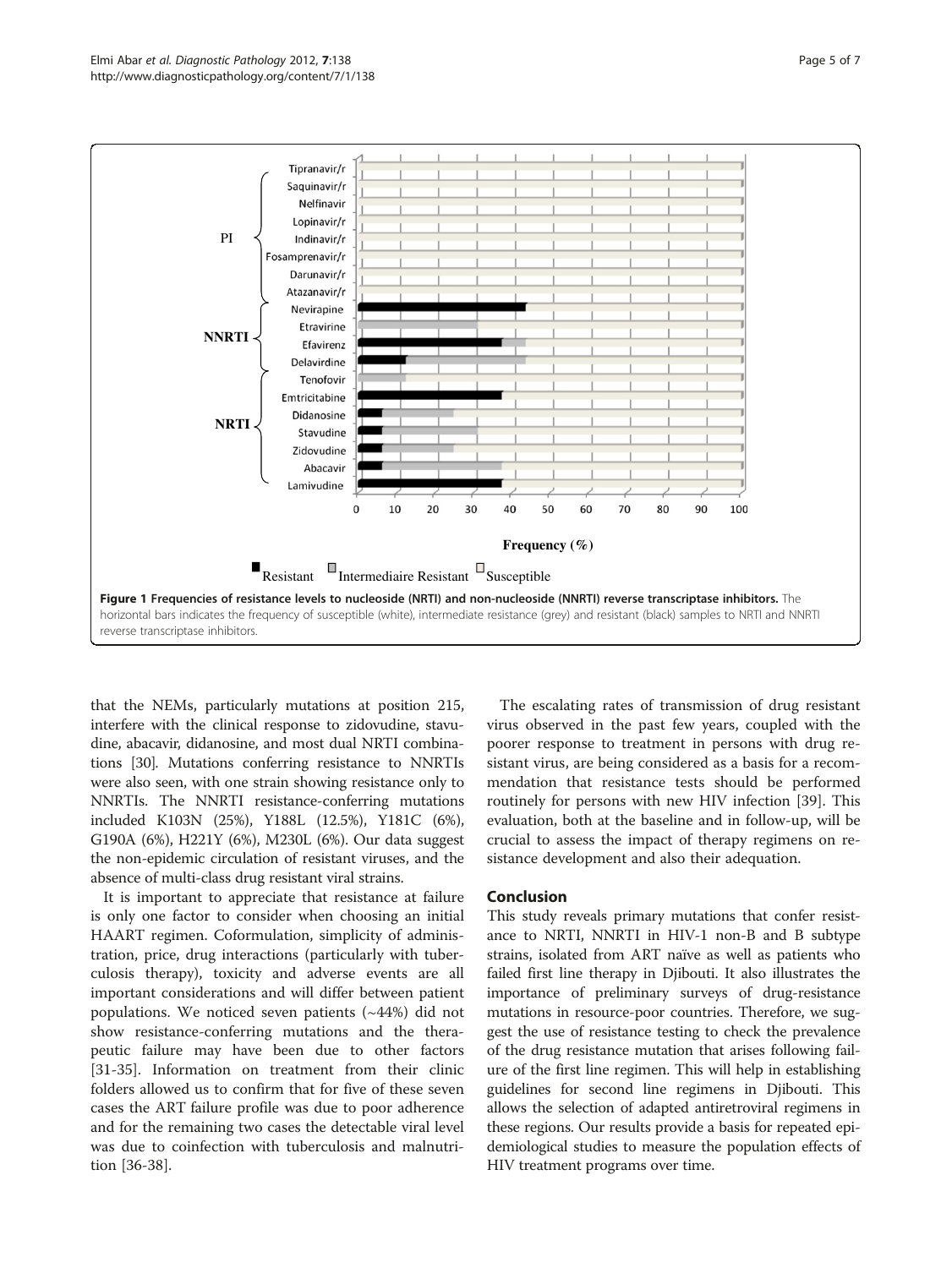#### <span id="page-5-0"></span>**Abbreviations**

ART: Antiretroviral therapy; PR: Protease; RT: Reverse Transcriptase; ARV: Antiretroviral.

#### Competing interests

The authors declare that they have no competing interests.

#### Authors' contributions

AEA: wrote the manuscript, has made substantial contributions to acquisition of data, or analysis and interpretation of data. AEA and AJ: participated in data analysis and interpretation. HYD and MA BHK: revised the manuscript. AS: proposed the idea, revised the manuscript and save final approval of the version to be published. All authors read and approved the final manuscript.

#### Acknowledgments

We thank Ali Abdillahi, Nima Ahmed, Mohamed Miganeh, Houssein Yonis and Yacin Ahmed for technical assistance from Djibouti. This work was performed at the National HIV Reference Laboratory, Charles Nicolle Hospital, Tunis, Tunisia. The expert assistance, Assistant Salma ABID, Mme Majda BEN NASR of the laboratory staff is gratefully acknowledged.

#### Author details

<sup>1</sup>Laboratoire de la Caisse Nationale de Sécurité Sociale, Djibouti, Republic of Djibouti. <sup>2</sup>Laboratoire de Microbiologie, CHU Charles Nicolle, Tunis, Tunisie.<br><sup>3</sup>Sen*ice des Maladies Infectieuses de l'H*ânital Général Peltier, Diibouti. <sup>3</sup>Service des Maladies Infectieuses de l'Hôpital Général Peltier, Djibouti, Republic of Djibouti.

#### Received: 24 June 2012 Accepted: 18 September 2012 Published: 8 October 2012

#### References

- 1. Robert S, Michael Gottlieb S, Robert S, Howard Schanker M, Joel D, Weisman DO, Peng Thim F, Robert Wolf A, Andrew S: Pneumocystis carinii Pneumonia and Mucosal Candidiasis in Previously Healthy Homosexual Men - Evidence of a New Acquired Cellular Immunodeficiency. N Engl J Med 1981, 305:1425–1431.
- 2. Barre-Sinoussi F, et al: Isolation of a T-lymphotropic retrovirus from a patient at risk for acquired immune deficiency syndrome (AIDS). Science 1983, 220:868–871.
- 3. Hemelaar J, Gouws E, Ghys PD, Osmanov S: Global trends in molecular epidemiology of HIV-1 during 2000–2007. AIDS 2011, 25:679–689.
- 4. Thomson MM, Perez-Alvarez L, Najera R: Molecular epidemiology of HIV-1 genetic forms and its significance for vaccine development and therapy. Lancet Infect Dis 2002, 2:461–471.
- 5. Gilks CF, Crowley S, Ekpini R, et al: The WHO public-health approach to antiretroviral treatment against HIV in resource-limited settings. Lancet 2006, 368(9534):505–510.
- World Health Organization: Antiretroviral therapy for HIV infection in adults and adolescents: recommendations for a public health approach. Geneva, Switzerland: WHO, HIV Department; 2006. Available at: [http://www.who.int/](http://www.who.int/hiv/pub/guidelines/artadultguidelines.pdf) [hiv/pub/guidelines/artadultguidelines.pdf.](http://www.who.int/hiv/pub/guidelines/artadultguidelines.pdf) Accessed 12 December 2007.
- Gazzard BG, British HIV: Association guidelines for the treatment of HIV-1-infected adults with antiretroviral therapy 2008. HIV Med 2008, 9:563–608.
- 8. Vergne L, Peeters M, Mpoudi-Ngole E, Bourgeois A, Liegeois F, Toure-Kane C, Mboup S, Mulanga-Kabeya C, Saman E, Jourdan J, Reynes J, Delaporte E: Genetic diversity of protease and reverse transcriptase sequences in non-subtype B human immunodeficiency virus type 1 strains: evidence of many minor drug resistance mutations in treatment-naive patients. J Cardiovasc Manag 2000, 38:3919–3925.
- Guide d'utilisation des Antirétroviraux (ARV) chez l'adulte et l'adolescent en République de DJIBOUTI: 2008. [http://www.aidstar-one.com/sites/default/](http://www.aidstar-one.com/sites/default/files/treatment/national_treatment_guidelines/Djibouti_adult_guidelines_2008.pdf) [files/treatment/national\\_treatment\\_guidelines/Djibouti\\_adult\\_guidelines\\_](http://www.aidstar-one.com/sites/default/files/treatment/national_treatment_guidelines/Djibouti_adult_guidelines_2008.pdf) [2008.pdf](http://www.aidstar-one.com/sites/default/files/treatment/national_treatment_guidelines/Djibouti_adult_guidelines_2008.pdf).
- 10. Jlizi A, Ben Ammar A, El Gaaied A, Slim F, Tebourski M, Ben Mamou T, Ben C, et al: Profile of drug resistance mutations among HIV-1-infected Tunisian subjects failing antiretroviral therapy. Arch Virol 2008, 153:1103–1108.
- 11. Abecasis AB, Vandamme AM, Lemey P: Quantifying differences in the tempo of human immunodeficiency virus type 1 subtype evolution. J Virol 2009, 83:12917–12924.
- 12. Nyombi BM, et al: Diversity of human immunodeficiency virus type 1 subtypes in Kagera and Kilimanjaro regions Tanzania. AIDS Res Hum Retroviruses 2008, 24:761–769.
- 13. Abebe A, Lukashov VV, Pollakis G, Kliphuis A, Fontanet AL, Goudsmit J, Rinke TF, de Wit TF: Timing of the HIV-1 subtype C epidemic in Ethiopia based on early virus strains and subsequent virus diversification. AIDS 2001, 15:1555–1561.
- 14. Abebe A, Lukashov VV, Rinke De Wit TF, Fisseha B, Tegbaru B, Kliphuis A, Tesfaye G, Negassa H, Fontanet AL, Goudsmit J, Pollakis G: Timing of the introduction into Ethiopia of subcluster C′ of HIV type 1 subtype C. AIDS Res Hum Retrovir 2001, 17:657–661.
- 15. Maslin J, Rogier C, Caron M, Grandadam M, Koeck JL, Nicand E: Antiretroviral drug resistance among drug-naive HIV-1-infected individuals in Djibouti (Horn of Africa). Antivir Ther 2005, 10:855–859.
- 16. Maslin J, Rogier C, Berger F, Khamil MA, Mattera D, Grandadam M, Caron M, Nicand E: Epidemiology and genetic characterization of HIV-1 isolates in the general population of djibouti (Horn of Africa). J Acquir Immune Defic Svndr 2005, 39:129-132.
- 17. Faria NR, Suchard MA, Abecasis A, Sousa JD, Ndembi N, Bonfim I, Camacho RJ, Vandamme AM, Lemey P: Phylodynamics of the HIV-1 CRF02\_AG clade in Cameroon. Infect Genet Evol 2012, 12(2):453–460.
- 18. Hemelaar J, et al: The origin and diversity of the HIV-1 pandemic. Trends in Molecular Medicine 2011, 20:1–11.
- 19. Carr JK, Salminen MO, Albert J, Sanders-Buell E, Gotte D, Birx DL, McCutchan FE: Full genome sequences of human immunodeficiency virus type 1 subtypes G and A/G intersubtype recombinants. Virology 1998, 247:22–31.
- 20. Cornelissen M, van Den Burg R, Zorgdrager F, Goudsmit J: Spread of distinct human immunodeficiency virus type 1 AG recombinant lineages in Africa. J Gen Virol 2000, 81:515–523.
- 21. Rousseau CM, Learn GH, Bhattacharya T, Nickle DC, Heckerman D, Senica C, Christian B, Philip J, Goulder R, Bruce D, Walker Photini K, Korber BT, Mullins JI: Extensive Intra-subtype Recombination in South African HIV-1 Subtype C Infections. J Virol 2007, 81(9):4492–4500.
- 22. Darar HY, Kibangou N, Mbuzenakamwe MJ, Goulan MA, Ibrahim IM: Réponse au traitement antirétroviral chez les patients infectés par le VIH-1 suivis au Centre Yonis Toussaint de Djibouti [Abstract]. 5éme Conférence Francophone VIH/SIDA, Maroc 2010, 493(77):215. 28–31 March 2010.
- 23. Kibangou N: Prise en charge des patients sous traitement ARV à Djibouti entre 2004 et 2009 [Abstract]. 5éme Conférence Francophone VIH/SIDA, Maroc 2010, 578(88):237. 28–31 March 2010.
- 24. Johnson VA, Vincent C, Günthard HF, Roger P, Deenan P, Robert S, Wensing AM, Richman DD: 2011 update of the drug resistance mutations in HIV-1. Top Antivir Med 2011, 19:156–164.
- 25. Geretti AM: Clinical implications of HIV drug resistance to nucleoside and nucleotide reverse transcriptase inhibitors. AIDS Rev 2006, 8:210–220.
- 26. Theys K, Deforche K, Libin P, Camacho RJ, Van Laethem K, Vandamme AM: Resistance pathways of human immunodeficiency virus type 1 against the combination of zidovudine and lamivudine. J Gen Virol 2010, 91:1898–1908.
- 27. Van Vaerenbergh K, Van Laethem K, Albert J, Boucher CA, Clotet B, Floridia M, Gerstoft J, Hejdeman B, Nielsen C, Pannecouque C, Perrin L, Pirillo MF, Ruiz L, Schmit JC, Schneider F, Schoolmeester A, Schuurman R, Stellbrink HJ, Stuyver L, Van Lunzen J, Van Remoortel B, Van Wijngaerden E, Vella S, Witvrouw M, Yerly S, De Clercq E, Destmyer J, Vandamme AM: Prevalence and characteristics of multinucleoside-resistant human immunodeficiency virus type 1 among European patients receiving combinations of nucleoside analogues. Antimicrob Agents Chemother 2000, 44:2109–2117.
- 28. Coakley EP, Gillis JM, Hammer SM: Phenotypic and genotypic resistance patterns of HIV-1 isolates derived from individuals treated with didanosine and stavudine. AIDS 2000, 14:F9–F15.
- 29. Shafer RW: Genotypic testing for human immunodeficiency virus type 1 drug resistance. Clin Microbiol Rev 2002, 15:247–277.
- 30. Emanuele B, Ana PC M, Victor Moreschi N, Camila DA S, Karla A, Saito AO, Mecatti MC, Santos MG, Pimentel CR, Larissa LG S, Cruz CR, de Noronha L: Histomorphometric and immunohistochemical analysis of infectious agents, T-cell subpopulations and inflammatory adhesion molecules in placentas from HIV-seropositive pregnant women. Diagn Pathol 2011, 6(101):101. 24 October 2011.